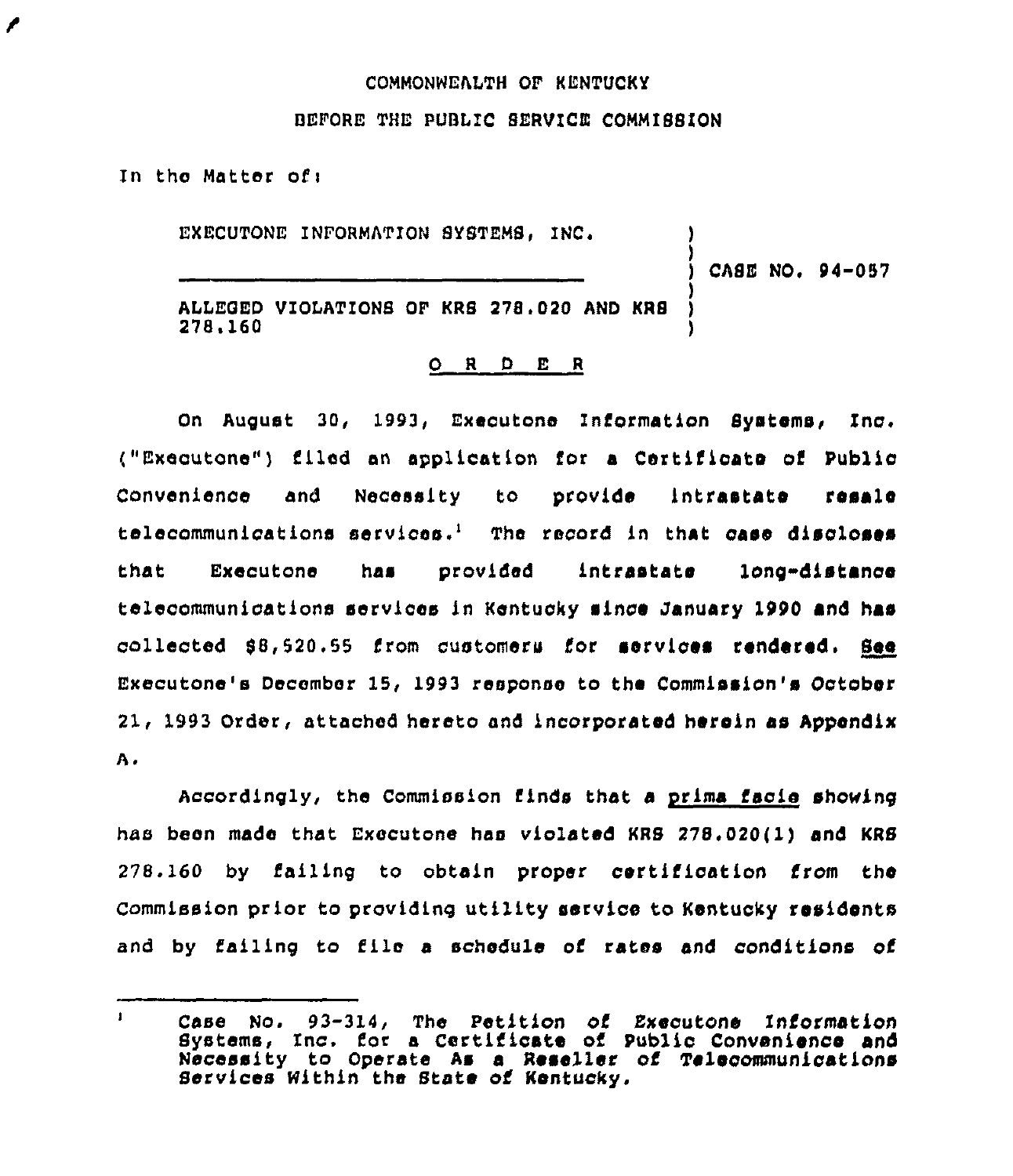norvice prior to collecting compensation for the service provided, respectively. Therefore, Executone should immediately cease and donist charging for any interexchange telecommunications services within the Commonwealth of Kentudky,

IT IS THEREFORE ORDERED that:

J,

Executone shall immediately cease and desist from  $1.1$ charging for any interexchange telecommunications services within the Commonwealth of Kentucky.

Executone shall appear at a hearing scheduled on March  $\mathbf{2}$  . 24, 1994, at 10:00 a.m., Eastern Standard Time, in Hearing Room 1 of the Commission's offices at 730 Schenkel Lane, Frankfort, Kentucky, to present evidence on the alleged violations of KRS  $278.020(1)$  and  $278.160$ , and to show cause, if any it can, why penalties should not be imposed in accord with KRS 278.990 and why all compensation collected from Kentucky residents should not be refunded.

Executone shall file a response to the probable  $3<sub>1</sub>$ violations noted herein within 20 days of the date of this Order, and any request for an informal conference shall be filed in writing within that time.

Any request to reschedule the hearing shall be made in 4. writing no later than 48 hours prior to the scheduled hearing date.

The record of Case No. 93-314 be and it hereby is  $5.$ incorporated by reference.

 $-2 -$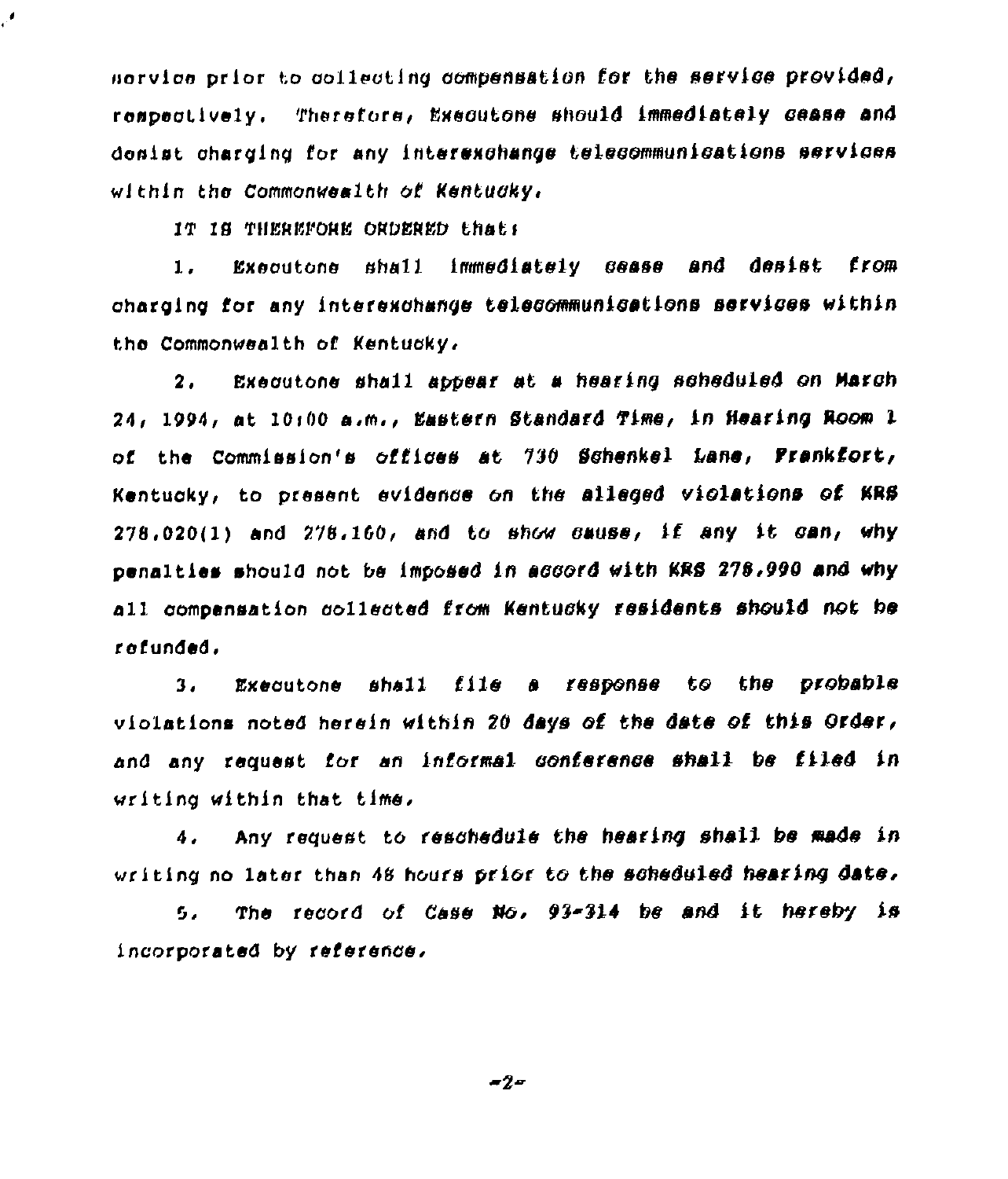14th day of February, 1994.

PUBLIC SERVICE CONNISSION

Chairman Burea<br>Buattett ħπ

**Commi** oner

ATTEST:

 $\epsilon^2$ 

**Executive Director**